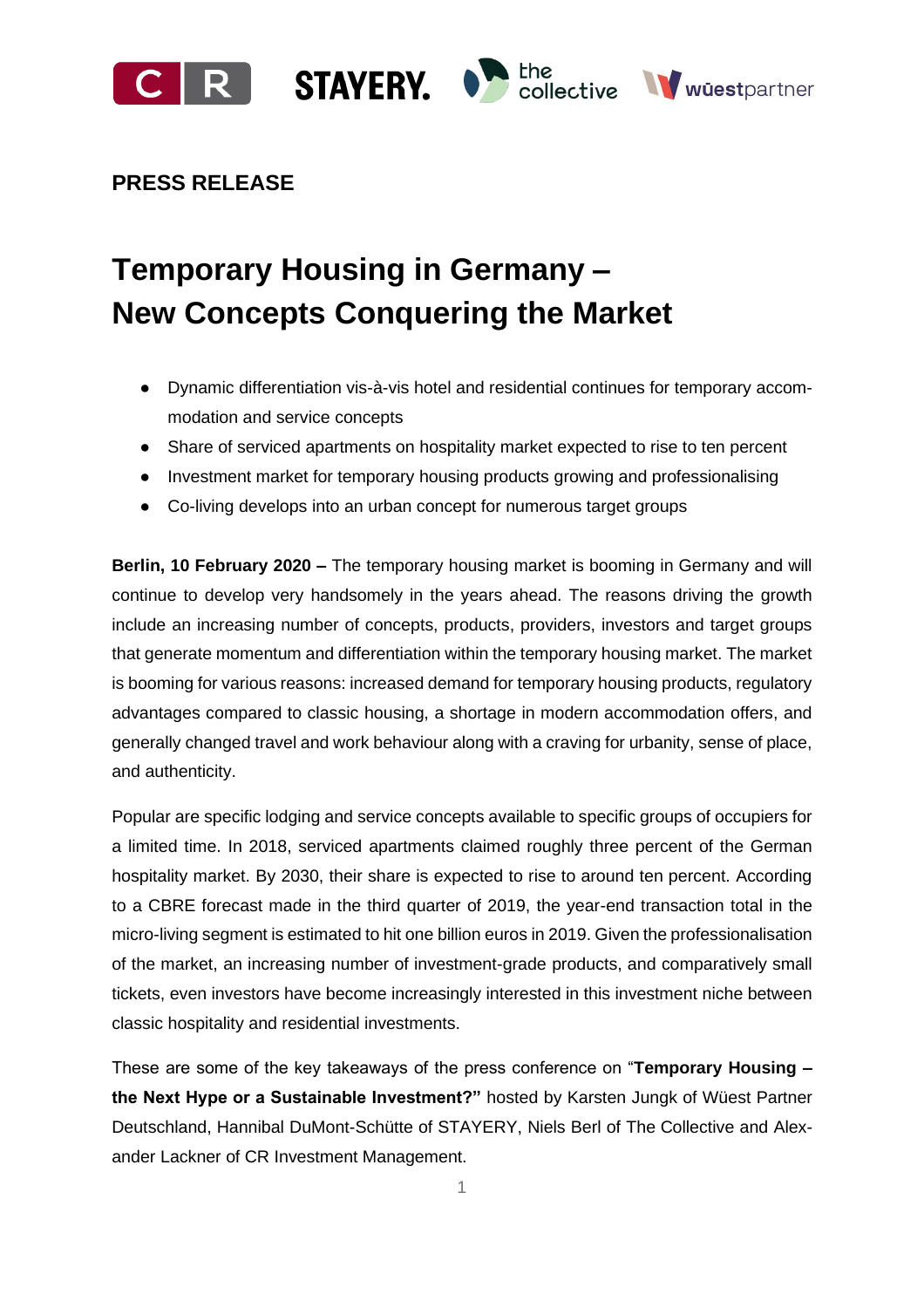



**Hannibal DuMont Schütte**, Managing Director and founder of STAYERY, commented: "Robert and I were inspired by first-hand experience when developing the residential offer at STAY-ERY. We asked ourselves what today's business travellers care about when spending extended periods of time in a number of different cities. There are essentially three aspects that came to mind: First of all, they need flexibility, being able to choose anywhere between one day or several months. Secondly, they wish to stay in state-of-the-art lodgings they feel at home in. And thirdly, they will appreciate easy ways to socially interact with peers. All three of these elements we combine in our STAYERY apartment schemes in Berlin and Bielefeld by creating residential accommodation for our guests that meet their expectations. The idea is to stay rather than just sleep."

**Karsten Jungk**, Managing Director and Partner of Wüest Partner Deutschland, said: "Against the background of short supply in small, flexible dwellings in Germany's major cities, and given the growing job-related mobility, modern residential formats such as micro-living, serviced apartments and co-living concepts keep gaining in significance. When you take the high willingness to spend which characterises the target group of professionals temporarily away from their primary place of residence, or else the companies employing them, and combine it with amenities and/or community aspects, then these concepts offer considerable value-added compared to the conventional housing market. With a current share of roughly 3 percent of the hospitality market, especially serviced apartments therefore represent an up-and-coming market segment. The segment is predicted to claim a share of around 10 percent by 2030."

**Niels Berl**, who heads the Berlin Office of The Collective together with Björn Munte and who is responsible for the German-speaking countries (DACH), elaborated: "We are convinced that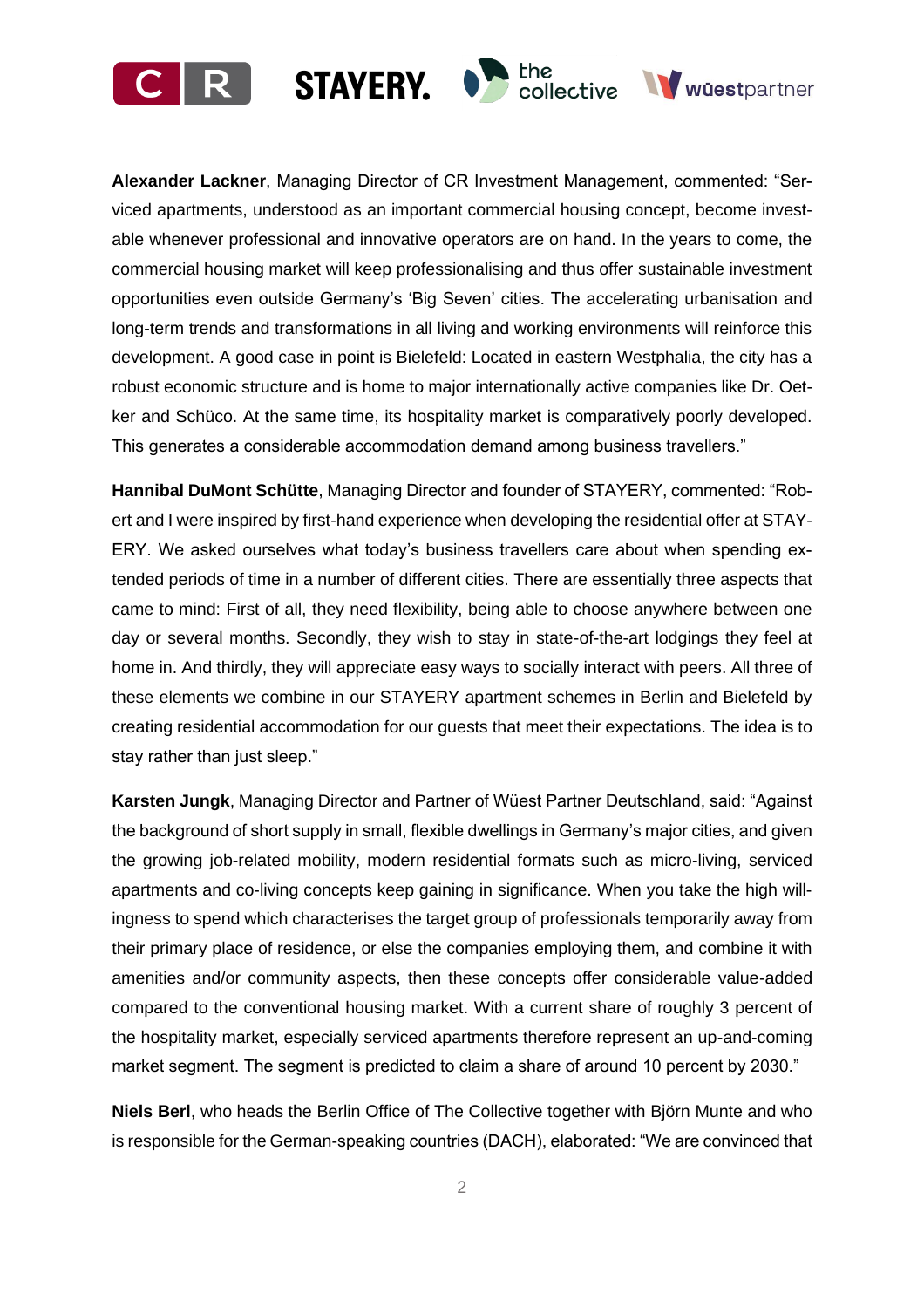





co-living will become a key part of Germany's urban temporary housing market. For co-living has the advantage of engaging broad target groups and offering many angles for complementary types of use, such as gastronomy and co-working while providing a moderate level of amenities at the same time. Co-living offers community, sharing, convenience and a high degree of potential integration into the neighbourhood. This makes the concept attractive to project staff, young professionals, commuters, expats and city break travellers, but the elderly as well. The oldest resident living at our Old Oak property in London, for instance, is 61 years old. Many people resent the prospect of being without company in a metropolis, even if it is only for a limited time. In a digital world with its digital forms of communication, direct social interaction, authentic experiences and a unique ambience attain enormous significance."

# *A Note on Images and Image Rights:*

*Use of the enclosed photographs is permitted solely for the purpose of covering the companies CR Investment Management, STAYERY, The Collective, and Wüest Partner. Please be sure to cite the respective sources. Editing of the photographs is limited to the scope of normal image processing.*

# **Press Contact of CR Investment Management GmbH**

c/o RUECKERCONSULT GmbH Simone Plötzer 0049 30 2844987-68 [CR@rueckerconsult.de](mailto:CR@rueckerconsult.de)

# **Press Contact of STAYERY**

c/o RUECKERCONSULT GmbH Anke Reiss 0049 30 2844 987-61 reiss@rueckerconsult.de

# **Press Contact of The Collective:**

c/o RUECKERCONSULT GmbH Benjamin Barkow 0049 30 2844 987-43 barkow@rueckerconsult.de

# **Press Contact of Wüest Partner Deutschland**

c/o RUECKERCONSULT GmbH Susanne Franz 0049 30 2844987-64 franz@rueckerconsult.de